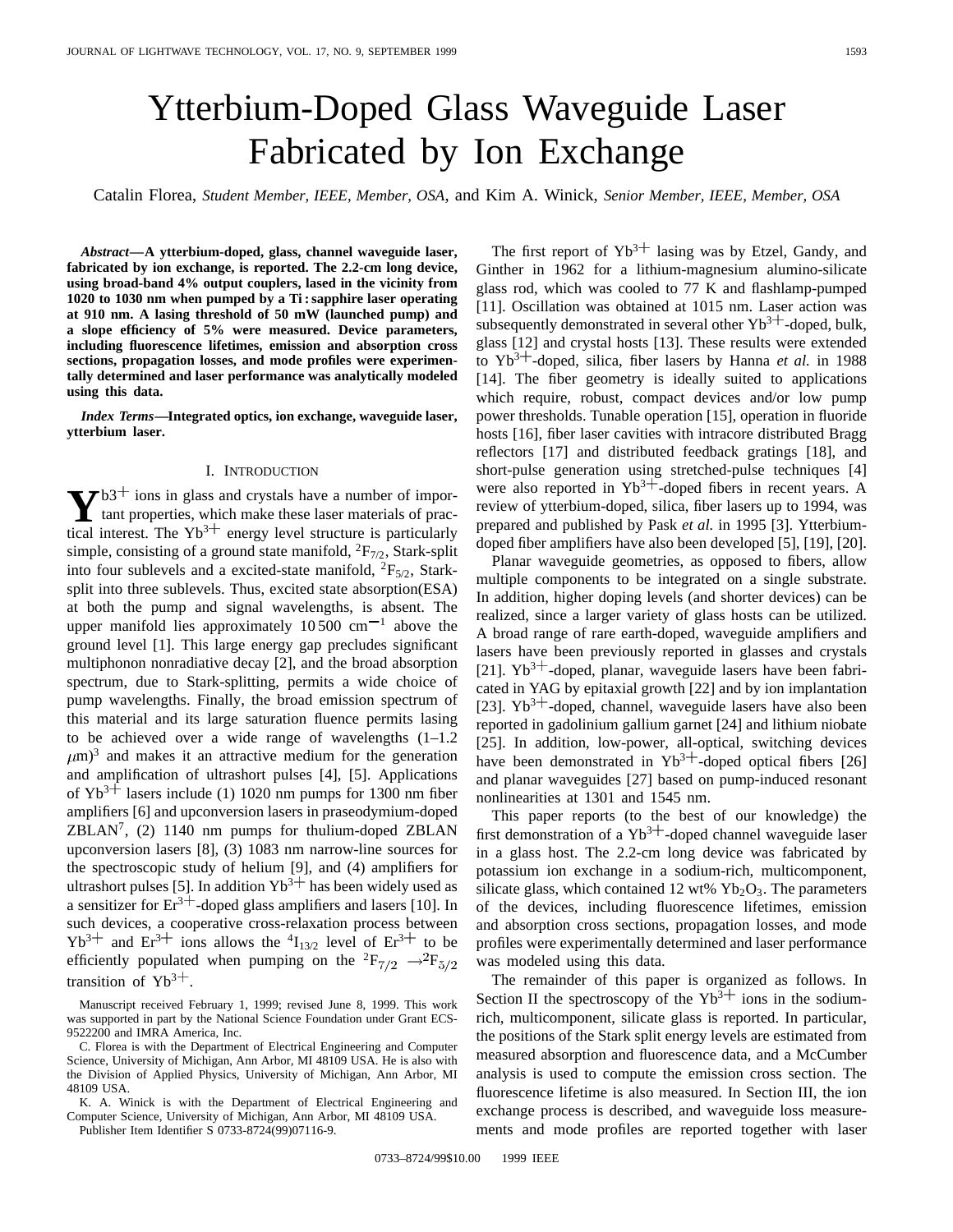TABLE I Yb-DOPED GLASS COMPOSITION compound weight percentage  $SiO<sub>2</sub>$  67.7  $NaO<sub>2</sub>$  12.5<br>  $K<sub>2</sub>O$  3.53  $K<sub>2</sub>O$ 

performance. Modeling results are presented in Section IV and compared with the experimental data of the previous section. The laser model developed in Section IV takes into account the pump and signal mode profiles and is based on a set of standard rate equations combined with a Rigrod analysis. Our conclusions are presented in Section V.

BaO 4.08  $Yb_2O_3$  12

## II. SPECTROSCOPY

The coordination of  $Yb^{3+}$  in several inorganic glasses was studied using low temperature optical absorption and fluorescence spectra by Robinson and Fournier [1], [28]. The  $Yb^{3+}$  ion has a <sup>4</sup>f<sub>13</sub> ground state configuration which gives rise to the mulitplet  ${}^{2}F_{7/2}$ ,  ${}^{2}F_{5/2}$ , with the former lying at the lowest energy level. The two J levels are separated by approximately  $10\,500\,$  cm<sup> $-1$ </sup>, and each are Stark-split by interaction with the local crystal fields at the rare earth sites. The lower and upper levels are split into four and three nondegenerate sublevels, respectively. Absorption and fluorescence data are consistent with  $Yb^{3+}$  ions located at sites of nearly octahedral symmetry with six-fold coordination. The alkali-barium-silicate glass used in our device had the composition shown in Table I.

At 633 and 830 nm, the measured refractive indexes of the glass were 1.5136 and 1.5083, respectively. Room-temperature absorption data taken with a spectrophotometer allowed us to clearly resolve absorption peaks at 972, 958, and 906 nm (see Fig. 2). Fluorescence data taken at 77 K with 960 nm pumping allowed us to resolve two strong emission peaks at 972 and 1005 nm. Two smaller peaks, which were barely observable, were estimated to lie at 1062 and 1016 nm, respectively. The fluorescence signal was collected using a geometry with the pump and the detector located on the same side of the glass sample, and the pump focused very close to the glass surface. This geometry minimized possible reabsorption of the fluorescence signal. At room temperature emission was also seen in the vicinity of 470–550, 655–672, and 355 nm. These peaks are consistent with trace thulium contamination of the  $Yb_2O_3$  reagent from which the glass was melted. The energy level diagram shown in Fig. 1 was derived from our measured emission and absorption spectra. This diagram is quite similar to that reported in [1] for a alkali-barium-silicate glass of a slightly different composition. The emission cross section,  $\sigma_e$ , was derived from absorption spectra using the McCumber analysis [29], [30] and the energy level diagram shown in Fig. 1. In particular

$$
\sigma_e(\lambda) = \sigma_a(\lambda) \frac{Z_L}{Z_u} \exp\left(-\frac{hc}{\lambda k_B T}\right) \exp\left(\frac{E_{UL}}{k_B T}\right) \quad (2.1)
$$

$$
Z_L = \sum_i \exp\left(-\frac{\Delta E_{Li}}{k_B T}\right) \tag{2.2}
$$

$$
Z_U = \sum_j \exp\left(-\frac{\Delta E_{Uj}}{k_B T}\right) \tag{2.3}
$$



Fig. 1.  $Yb^{3+}$  energy levels derived from absorption and fluorescence spectra Fig. 1.  $Yb^{3+}$  energy lev<br>( $E_{UL} = 10288$  cm<sup>-1</sup>).

where  $\sigma_a$  is the absorption cross section, h is Planck's constant,  $k_B$  is Boltzmann's constant, T is the absolute temperature in Kelvin, c is the vacuum speed of light,  $\lambda$  is the vacuum wavelength,  $E_{UL}$  is the energy difference between the lowest sublevels in the upper and lower manifolds, and  $\Delta E_{U,i}$ (and  $\Delta E_{Li}$ ) is the energy differences between the Stark split sublevels and the lowest energy level in the upper manifold (lower manifold), respectively as given in Fig. 1.

As shown in Appendix A, (2.1) is derived based upon two assumptions. The first it that the population distribution between the Stark split sublevels in the upper and lower manifolds is given by Boltzmann statistics. This assumption will be valid provided the sublevel populations redistribute themselves to maintain thermal equilibrium on a time scale faster than any of the stimulated emission and absorption processes. This condition is reasonably met. The second assumption is that the linewidths,  $\Delta E_{ij}$  (measured in units of energy), associated with the individual transitions between sublevel  $i$  in the lower manifold and a sublevel  $j$  in the upper manifold satisfies the condition

$$
\Delta E_{ij} \ll k_B T \tag{2.4}
$$

for all possible values of  $i$  and  $j$ , or equivalently

$$
hc\frac{\Delta\lambda_{ij}}{\lambda_{ij}^2} \ll k_B T\tag{2.5}
$$

where  $\lambda_{ij}$  is the vacuum wavelength of the transition between sublevels  $i$  and  $j$  in the lower and upper manifolds, respectively, and  $\Delta \lambda_{ij}$  (wavelength units) is the corresponding linewidth of this transition.  $\lambda_{ij}$  is approximately 1  $\mu$ m for all the individual  $Yb^{3+}$  transitions. Thus, (2.5) implies that  $\Delta \lambda_{ij} \ll 21$  nm. This condition is met in Yb<sup>3+</sup>-doped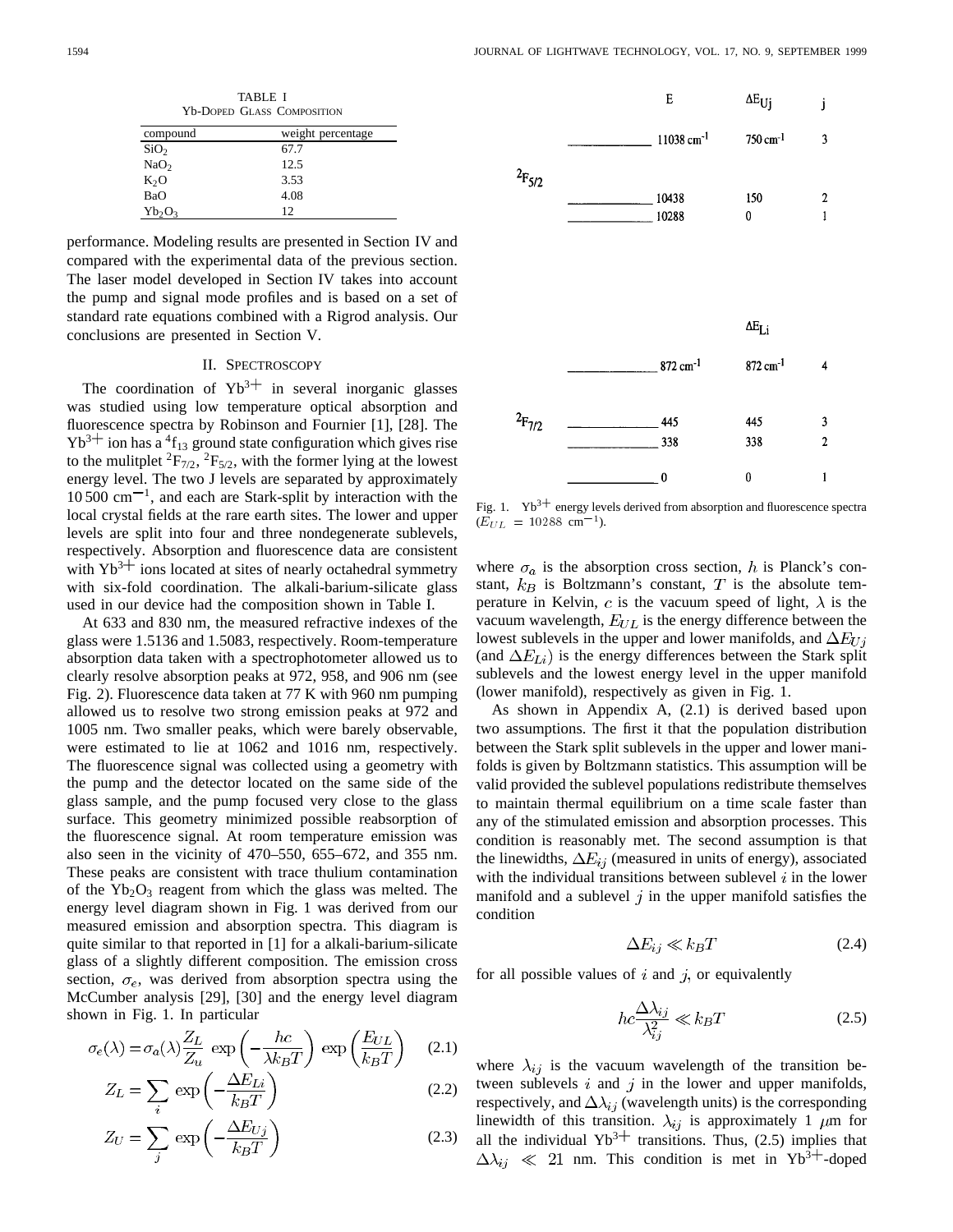

Fig. 2. Absorption and emission cross sections.

crystal hosts, but it is only approximately satisfied in glass, because inhomogeneous broadening can lead to rather wide transition linewidths. This fact, however, is often overlooked. Fig. 2 shows the measured absorption cross section of our glass taken with a Perkin–Elmer spectrophotometer and the emission cross section computed via the McCumber analysis described above. Using a 1-mm thick piece of the glass, the fluorescence spectra was also measured using an Ando optical spectrum analyzer. Data was collected for two different pump wavelengths, 909 and 940 nm. As Fig. 3 indicates, the shape of the measured fluorescence spectrum agrees approximately with the predictions of the McCumber analysis. Note that the fluorescence spectrum shows a slight dependence on the pump wavelength, because the energy levels of the  $Yb^{3+}$ vary somewhat from site-to-site in the glass [31]. Thus, at different pump wavelengths, ions at different sites in the glass are preferentially excited. The fluorescence time decay was also measured and is shown in Fig. 4 for a pump wavelength of 910 nm. The data indicates a nearly exponential decay with a  $1/e$ -lifetime of 1.3 ms. The primary contributions to the fluorescence signal are in the vicinity of 972 and 1005 nm. An examination of the energy level diagram of Fig. 1, indicates that both these wavelengths are produced by transitions originating from the lowest sublevel of the upper manifold and terminating on either of the two lowest sublevels of the lower manifold. The fact that both these transitions come from a common sublevel in the upper manifold is consistent with the observed time-dependence of the fluorescence decay, which is nearly exponential.

It is well known that the emission and absorption cross sections of rare earth-doped glasses depend on the glass composition, and data has been reported for a variety of  $Yb^{3+}$ . doped glasses [3], [15], [16], [30], [32]. Unfortunately the methods used to compute absolute values of emission cross sections in several of these papers are suspect, because they rely on the Landenburg–Fuchtbauer relationship [33], which is valid only for an ideal, two-level, homogeneous transition. The Landenburg–Fuchbauer relationship, which often appears in many different equivalent forms, is given below

$$
\frac{1}{\tau_{\text{rad}}} = \frac{8\pi}{3^*} \frac{n^2}{c^2} \int_0^\infty \nu^2 \sigma_e(\nu) \, d\nu \tag{2.6}
$$

where  $\tau_{\text{rad}}$  is the radiative lifetime of the transition, c is the vacuum speed of light,  $\nu$  is frequency, n is the material refractive index associated with the polarization of the emission, and  $3^*$  is a factor between 0 and 1, which accounts for polarization properties of the transition. In an isotropic material, such as glass,  $3^*$  equals 1 [34]. The following general conclusions, however, may be drawn, from published data. First, silica fibers have their secondary emission peaks located in the vicinity of 1036 nm and fluorescence lifetimes on the order of 0.8 ms [3], [15]. Second, multicomponent silicate and borosilicate glasses tend to have their secondary emission peaks located closer to 1005 nm, lower emission cross sections, and considerably longer fluorescence lifetimes. Our data is consistent with the later observation.

It is widely known that the harmonic stretching vibration of OH ions in silica fibers is one of the principal loss mechanisms [35]. The principal OH absorption band is centered at 2.73  $\mu$ m, and gives rise to additional absorption bands due to overtones and overtone combinations of the 2.73  $\mu$ m stretch vibration. Only the 0.945  $\mu$ m OH absorption bands lies in the wavelength range between 910 and 1100 nm. Our glass has a relatively low OH content, as indicated by a measured absorption coefficient of 1.4 cm<sup>-1</sup> at a wavelength of 2.73  $\mu$ m. In fused silica, the measured ratio of the strength of the OH absorption at 0.985  $\mu$ m to that at 2.73  $\mu$ m is approximately 10<sup>-4</sup> [35]. Thus, using this ratio, we estimate an OH-induced loss in our glass of less than 6  $\times$  10<sup>-4</sup> dB/cm between 910 and 1100 nm, which is negligible.

#### III. DEVICE FABRICATION AND PERFORMANCE

The glass described in Table I was produced as a 2-lb melt and was subsequently cut and polished into  $1'' \times 3'' \times$ 1 mm thick pieces. A  $1500$  Å thick aluminum thin film was deposited on the glass surface and channel openings of various widths were subsequently formed using standard photolithographic techniques. Potassium ion exchange was performed by immersing the glass sample in a pure  $KNO<sub>3</sub>$ bath at 418  $\degree$ C for 20 min. After the ion exchange step was completed, the aluminum mask was removed with aluminum etchant and the waveguide ends were polished. Prism coupling was performed on a section of the glass, where no aluminum mask had been deposited. This planar section supported two modes at 632.8 nm ( $N_{\text{eff}} = 1.5174$  and  $N_{\text{eff}} = 1.5148$ ), two modes at 830 nm ( $N_{\text{eff}} = 1.5115$  and  $N_{\text{eff}} = 1.5090$ ), and a single mode at 1300 nm ( $N_{\text{eff}} = 1.5039$ ). The channel waveguides, corresponding to the  $8-\mu m$  wide mask opening, generally supported a single mode at wavelengths in the vicinity of 1  $\mu$ m. If due care was taken, however, a very weak second mode could sometimes be excited. With  $1-\mu m$ light coupled into the waveguide by end-firing, the mode profile corresponding to the  $8-\mu m$  wide mask opening, was measured using a microscope objective to image the end of the waveguide onto a CCD array. Special care was taken to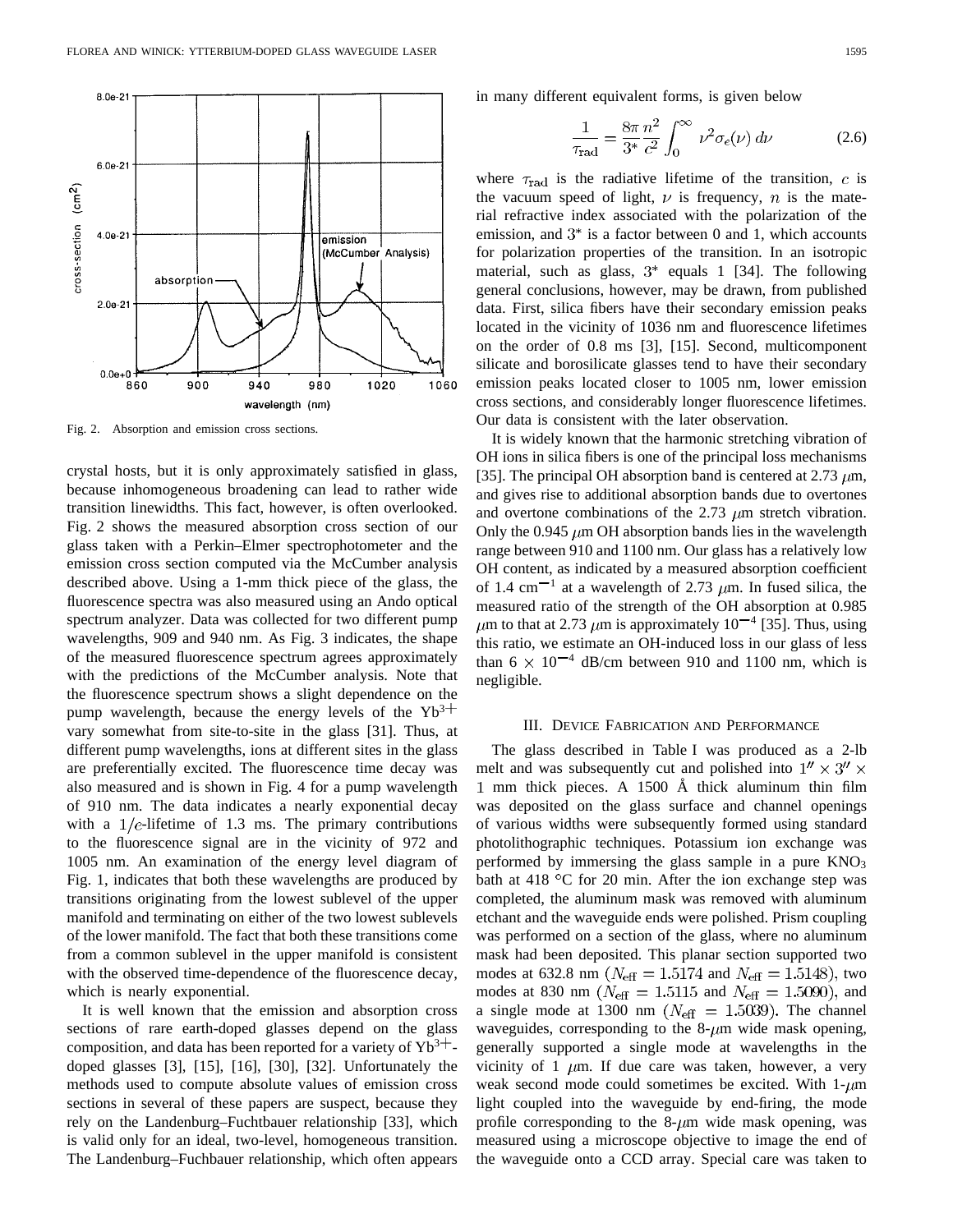

Fig. 3. Comparison of measured fluorescence spectra and emission cross section computed using McCumber analysis.



Fig. 4. Fluorescence decay. (o: measured values,  $\quad$  fit:  $\exp(-t/1.3 \text{ ms})$ .

carefully calibrate the magnification of the imaging system and the linearity of the CCD array. The waveguide mode intensity contour profile is shown in Fig. 5. Using this mode profile data, the effective area,  $A_{\text{eff}}$ , of the waveguide (see (4.21)] was computed to be 16.5  $\mu$ m<sup>2</sup> at a nominal wavelength of 1  $\mu$ m. Waveguide propagation losses of 1.3 dB/cm (at a wavelength of 840 nm) and an end-fire coupling efficiency of 26% (at a wavelength of 910 nm) were measured using the cutback method. It will be assumed that this propagation loss value is also approximately correct at wavelengths in the vicinity of 1  $\mu$ m. The high propagation loss is likely due to surface roughness at the air/glass interface and/or scattering from inhomogenieties in the glass. With careful glass preparation, it should be possible to reduce this value to about 0.5 dB/cm.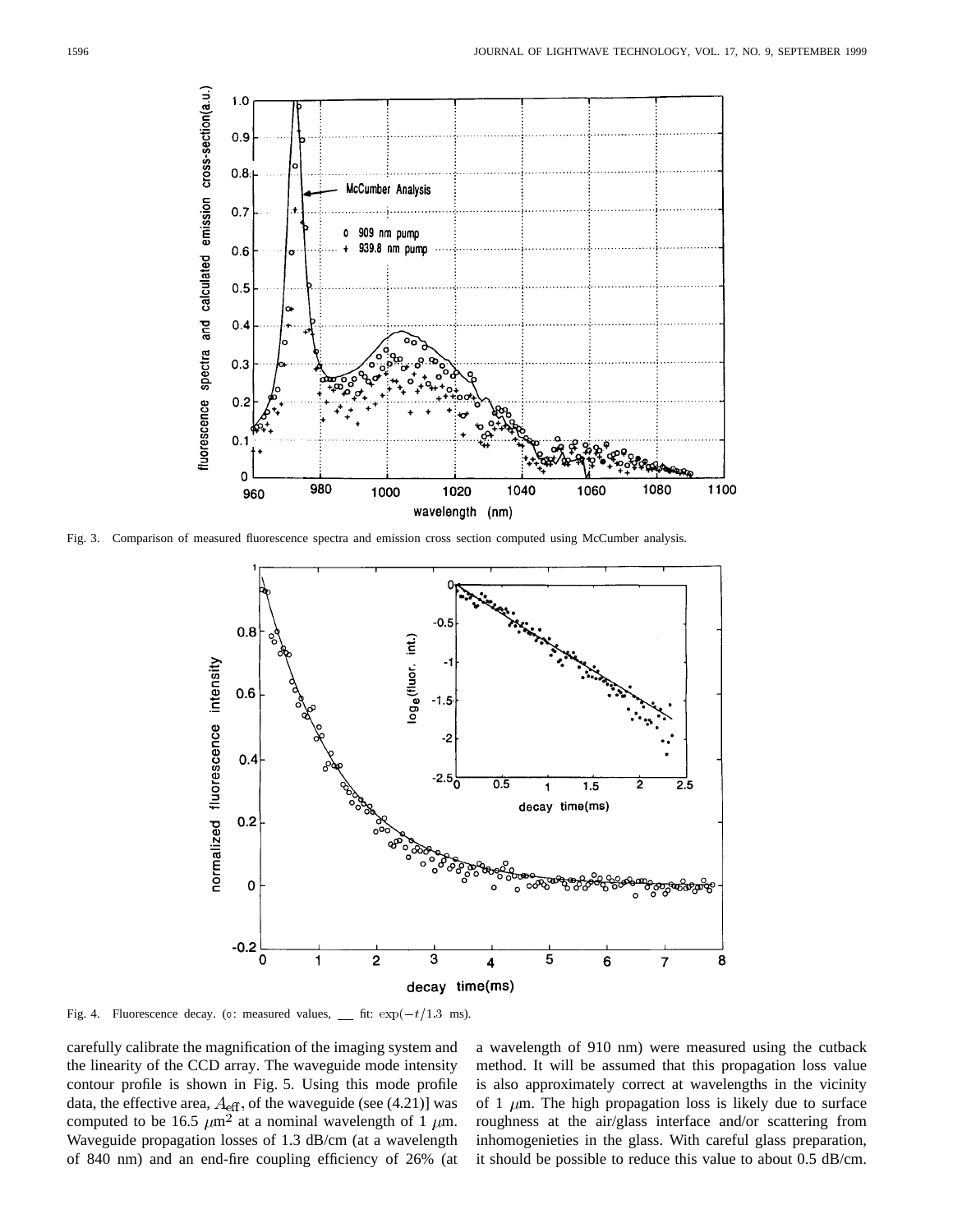

Fig. 5. Measured mode intensity contour plot. (Inner contour line is 90% of peak, while each additional line denotes a 10% decrease.)



Fig. 6. Laser setup.

Broad-band multilayer dielectric mirror were deposited on thin microscope cover slips. These mirrors had reflectivities greater than 95% for the wavelength band between 1000 and 1100 nm and transmitted more than 90% of the incident light at 910 nm. Between 1020 and 1030 nm, the mirror reflectivities were approximately 96% (when the incident beam strikes the mirror from a medium with a refractive index of 1.5). The mirrors were attached to the waveguide ends using a transparent fluorinated liquid<sup>1</sup> with a refractive index of approximately 1.3 at a wavelenght of 589 nm. This index matching liquid filled the air gap between the mirrors and waveguide ends and thus suppressed etalon effects due to multiple reflections. The 2.2-cm long device was endfire—pumped with transverse electric (TE)-polarized light by Ti : sapphire laser operating at 910 nm as shown in Fig. 6. The coupling efficiency was only about 26%, due to the poor mode profile of the Ti : sapphire laser pump beam. For this device, lasing occurred in the band between 1020 and 1030 nm, although some other devices fabricated in our laboratory lased at wavelengths as low as 1010 nm and as high as 1040 nm. The residual pump was separated form the lasing signal by a narrowband filter centered at 1 mm, which had a transmittance of 56% at 1020 nm. The waveguide laser had a threshold (launched pump power) and slope efficiency of approximately 45 mW and 5%, respectively, as shown in Fig. 7 when lasing occurred at 1020 nm. At pump powers exceeding 80 mW, the lasing output exhibited anamolous behavior, including multistability and hysterisis. These results are reported elsewhere [36]. Waveguide lasers were

<sup>1</sup> 3M Industrial Products Divison, St. Paul, MN.



Fig. 7. Output power versus pump power.

also demonstrated in our laboratory using  $Yb^{3+}$ -doped glass containing 6, rather than 12, weight precent  $Yb_2O_3$  and in  $Yb^{3+}$ -doped glass waveguides fabricated by dilute silver in exchange. Detailed data on the performance of these devices, however, was not collected.

## IV. DEVICE MODELING

The operation of the waveguide laser was modeled using a standard rate equation approach. The  $Yb^{3+}$  ion is treated as a two level system, with a population of  $n_1$  ions/cm<sup>3</sup> in the lower  ${}^{2}F_{7/2}$  manifold and  $n_2$  ions/cm<sup>3</sup> in the upper manifold  ${}^{2}F_{5/2}$ . We will assume that the aggregate transition between the upper and lower manifolds can be modeled as being primarily homogeneously broadened. In addition, we will neglect spatial hole burning in our analysis. The pump and signal beam mode profiles are explicitly accounted for in our calculations. Invoking the above assumptions, the rate equations for the populations in the upper and lower manifolds can be written as

$$
\frac{dn_2}{dt} = -W_{21}^{(p)}n_2 + W_{12}^{(p)}n_1 - W_{21}^{(s)}n_2
$$

$$
+ W_{12}^{(s)}n_1 - \frac{n_2}{\tau_{fl}} \tag{4.1}
$$

$$
n_1 + n_2 = N_{\text{Yb}} \tag{4.2}
$$

where  $W_{ij}(p, s)$  equals the stimulated emission rate (s<sup>-1</sup>) from the *i*th to *j*th manifold induced by either the pump  $(p)$  or signal (s) beams,  $\tau_{fl}$  is the fluorescence lifetime of the upper manifold, and  $N_{\text{Yb}}$  is the total Yb<sup>3+</sup> concentration (ions/cm<sup>3</sup>) in the glass. The stimulated emission rates can be related to the total signal and pump beam intensities,  $I_s$  and  $I_p$ , respectively, by

$$
W_{21}^{(s,p)} = \frac{\sigma_e^{(s,p)} I_{s,p}}{h\nu_{s,p}}
$$
(4.3)

$$
W_{12}^{(s,p)} = \frac{\sigma_a^{(s,p)} I_{s,p}}{h\nu_{s,p}}
$$
(4.4)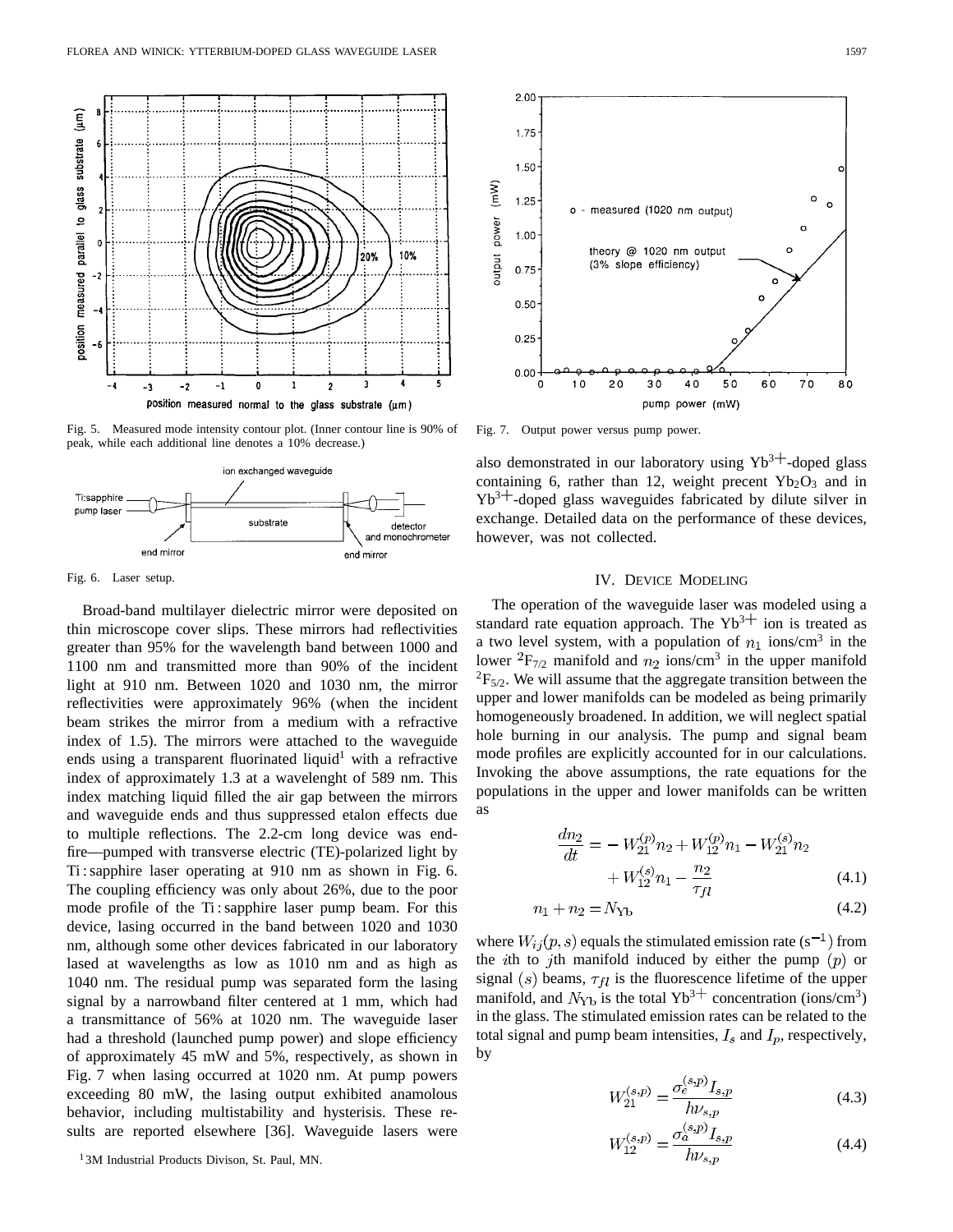The signal and pump beam saturation intensities,  $I_{\text{ssat}}$  and  $I_{\text{past}}$ , respectively, are defined as

$$
I_{\text{ssat}} = \frac{h\nu_s}{\sigma_a^{(s)} \tau_{fl}} \tag{4.5}
$$

$$
I_{\text{psat}} = \frac{h\nu_p}{\sigma_a^{(p)} \tau_{fl}}.\tag{4.6}
$$

Setting  $dn_2/dt$  equal to zero, we can combine (4.1)–(4.6) to solve for the steady state population levels in the upper and lower manifolds. The results are

$$
n_2 = \frac{\frac{I_p}{I_{\text{psat}}} + \frac{I_s}{I_{\text{ssat}}}}{1 + (1 + \gamma_p)\frac{I_p}{I} + (1 + \gamma_s)\frac{I_s}{I}} N_{\text{Yb}} \quad (4.7)
$$

$$
n_1 = \frac{\frac{I_p}{I_{\text{psat}}} + \frac{I_s}{I_{\text{ssat}}}}{1 + (1 + \gamma_p)\frac{I_p}{I_{\text{psat}}} + (1 + \gamma_s)\frac{I_s}{I_{\text{ssat}}}} N_{\text{Yb}} \quad (4.8)
$$

where

$$
\gamma_{s,p} = \frac{\sigma_s^{(s,p)}}{\sigma_a^{(s,p)}}.\tag{4.9}
$$

We let  $z$  denote the coordinate axis along the direction of propagation in the waveguide and  $x, y$  the transverse coordinates in a plane normal to the propagation direction. The length of the waveguide will be denoted by  $L$ , and its ends will be assumed to be terminated by two mirrors with reflectivities  $R_1$  and  $R_2$ , to form a cavity. The depletion of the pump beam and the growth of the signal beam, as they propagate along the z-axis  $(z = 0$  is the launch pump point and mirror 1 is located here), can be described by the following set of differential equations:

$$
\frac{dI_p(x,y,z)}{dz} = (-\sigma_a^{(p)} n_1(x,y,z) + \sigma_e^{(p)} n_2(x,y,z) - \alpha_p)
$$
  
 
$$
\cdot I_p(x,y,z) \tag{4.10}
$$

$$
\frac{dI_s^{(+)}(x,y,z)}{dz} = (-\sigma_a^{(s)} n_1(x,y,z) + \sigma_e^{(s)} n_2(x,y,z) - \alpha_s)
$$
  
 
$$
\cdot I_s^{(+)}(x,y,z) \tag{4.11}
$$

$$
\frac{dI_s^{(-)}(x,y,z)}{dz} = (\sigma_a^{(s)} n_1(x,y,z) - \sigma_e^{(s)} n_2(x,y,z) + \alpha_s)
$$
  
 
$$
\cdot I_s^{(-)}(x,y,z) \tag{4.12}
$$

where  $\alpha_p$  and  $\alpha_s$  are the waveguide propagation losses (cm<sup>-1</sup>) for the pump and signal beams, respectively.  $I_s^{(+)}$  and  $I_s^{(-)}$ denote the intensities of the signal beam components propagating in the direction of increasing z (from  $z = 0$  to  $z = L$ ) and decreasing  $z$  (from  $z = L$  to  $z = 0$ ), respectively.

We now apply the standard Rigrod analysis [37]. It is easy to verify using  $(4.11)$  and  $(4.12)$  that

$$
\frac{d(I_s^{(+)}(x,y,z)I_s^{(-)}(x,y,z))}{dz} = 0.
$$
\n(4.13)

Thus,

$$
I_s^{(+)}(x, y, z)I_s^{(-)}(x, y, z) = \epsilon
$$
\n(4.14)

where  $\epsilon$  is a constant. The presence of the cavity end mirrors require that the following conditions be met:

$$
I_s^{(-)}(x, y, L) = R_2 I_s^{(+)}(x, y, L)
$$
\n(4.15)

$$
I_s^{(+)}(x, y, 0) = R_1 I_s^{(-)}(x, y, 0).
$$
 (4.16)

Combining  $(4.14)$ – $(4.16)$  yields

$$
I_s^{(-)}(x,y,z) = \frac{[I_s^{(+)}(x,y,0)]^2}{R_1 I_s^{(+)}(x,y,z)}.
$$
\n(4.17)

We will neglect spatial hole burning in this analysis, and therefore, we can write

$$
I_s(x, y, z) = I_s^{(+)}(x, y, z) + I_s^{(-)}(x, y, z).
$$
 (4.18)

Lasing requires that the round-trip gain equal the round-trip losses. Combining (4.14)–(4.16), it can be shown that the lasing condition is equivalent to

$$
\frac{P_s^{(+)}(L)}{P_s^{(+)}(0)} = \frac{1}{\sqrt{R_1 R_2}}\tag{4.19}
$$

where  $P_s^{(+)}(z)$  is the signal power propagating in the  $+z$ direction at distance  $z$  measured along the waveguide from the pump launch point.

The signal and pump intensity mode profiles,  $f_s(x, y)$  and  $f_p(x, y)$ , respectively, are given by

$$
f_{s,p}(x,y) = \frac{I_{s,p}(x,y,z)}{\max_{x,y} I_{s,p}(x,y,z)}
$$
(4.20)

Since the pump and signal wavelengths lie within about 0.1  $\mu$ m of one another, we will assume that both the pump and signal beams have identical mode profiles and experience the same propagation losses. The effective area,  $A_{\text{eff}}$ , of the mode is then given by (4.21).

$$
A_{\text{eff}} = \int_{-\infty}^{\infty} \int_{-\infty}^{\infty} f(x, y) \, dx \, dy \tag{4.21}
$$

The pump and signal saturation powers can be expresses as follows:

$$
P_{\text{past}} = I_{\text{past}} A_{\text{eff}} \tag{4.22}
$$

$$
P_{\text{ssat}} = I_{\text{ssat}} A_{\text{eff}}.\tag{4.23}
$$

Integrating (4.10) and (4.11) over the the waveguide mode profiles yields

$$
\frac{dP_p(z)}{dz} = \int_{-\infty}^{\infty} \int_{-\infty}^{\infty} (-\sigma_a^{(p)} n_1(x, y, z) + \sigma_e^{(p)} n_2(x, y, z) - \alpha) I_p(x, y, z) dx dy \quad (4.24)
$$

$$
\frac{dP_s^{(+)}(z)}{dz} = \int_{-\infty}^{\infty} \int_{-\infty}^{\infty} (-\sigma_a^{(s)} n_1(x, y, z) + \sigma_e^{(s)} n_2(x, y, z) - \alpha) I_s^{(+)}(x, y, z) dx dy \tag{4.25}
$$

where  $P_p(z)$  and  $P_s^{(+)}(z)$  are the powers in the pump and signal beam (propagating in the  $+z$ -direction), respectively, expressed as a function of distance measured along the waveguide. Note that the emission and absorption cross sections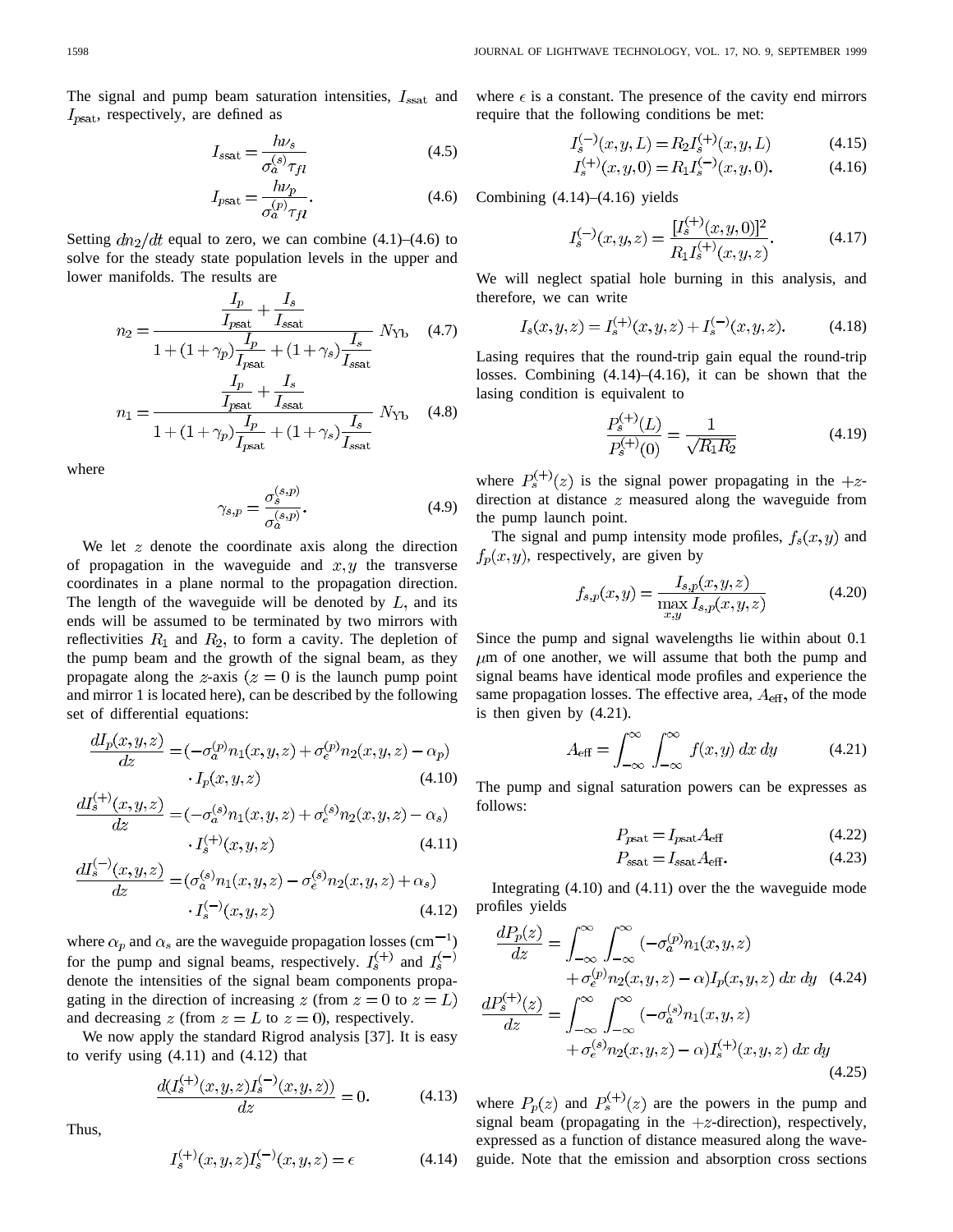vanish outside of the  $Yb^{3+}$ -doped glass, and thus, strictly speaking, the terms

$$
\sigma_{a,e}^{(s,p)}
$$

in (4.24) and (4.25) have a spatial dependence. The mode intensities, however, decay very quickly in the air region above the glass surface, and therefore, this spatial dependence can be safely neglected. Combining  $(4.7)$ – $(4.9)$  and  $(4.22)$ – $(4.25)$ now yields

$$
\frac{dP_p(z)}{dz} = -2\sigma_a^{(p)} N_{\text{Yb}} P_p(z) [e(z)A(d(z)) + B(d(z))]
$$

$$
+ 2\sigma_e^{(p)} N_{\text{Yb}} P_p(z) [d(z) - e(z)]A(d(z))
$$

$$
- \alpha P_p(z)
$$
(4.26)

$$
\frac{dF_s^{(-)}(z)}{dz} = -2\sigma_a^{(s)} N_{\text{Yb}} P_s^{(+)}(z) [e(z)A(d(z)) + B(d(z))]
$$

$$
+ 2\sigma_e^{(s)} N_{\text{Yb}} P_s^{(+)}(z) [d(z) - e(z)]A(d(z))
$$

$$
- \alpha P_s^{(+)}(z) \tag{4.27}
$$

where

$$
e(z) = \gamma_p \frac{P_p(z)}{P_{\text{psat}}} + \gamma_s \frac{P_s(z)}{P_{\text{ssat}}}
$$
\n(4.28)

$$
d(z) = (1 + \gamma_p) \frac{P_p(z)}{P_{\text{past}}} + (1 + \gamma_s) \frac{P_s(z)}{P_{\text{ssat}}}
$$
(4.29)

$$
A(d) = \frac{1}{2A_{\text{eff}}} \int_{-\infty}^{\infty} \int_{-\infty}^{\infty} \frac{f^2(x, y)}{1 + df(x, y)} dx dy
$$
 (4.30)

$$
B(d) = \frac{1}{2A_{\text{eff}}} \int_{-\infty}^{\infty} \int_{-\infty}^{\infty} \frac{f(x, y)}{1 + df(x, y)} dx dy.
$$
 (4.31)

The overlap mode integrals, given by (4.30) and (4.31), are plotted in Fig. 8 for three different intensity profiles  $f(x, y)$ : (1) a uniform intensity, (2) a two-dimensional, radially symmetric Gaussian intensity, and (3) the measured waveguide mode intensity described earlier. The dependence on  $d$  reflects how the values of the overlap integrals change as a function of the pump and the signal beam intensities. As one can see, a Gaussian mode profile yields overlap values which are nearly identical with those computed using measured mode profile data. On the other hand, the assumption of an uniform mode profile is seen to generate large errors. The computed lasing threshold and slope efficiency are very sensitive functions of the overlap integrals  $A(d)$  and  $B(d)$ . For example, a uniform mode profile will yield a lasing threshold nearly a factor of three smaller and a slope efficiency approximately 30% larger than that calculated using the measured profiles shown in Fig. 5. Thus, the mode profiles must be carefully measured if the performance of the laser is to be accurately predicted.

Given the initial conditions,  $P_p(0)$  and  $P_s^{(+)}(0)$ , the pair of coupled differential equations (4.26) and (4.27) can be solved numerically, by integrating them from  $z = 0$  to  $z = L$ . With the launched pump power,  $P_p(0)$ , fixed,  $P_s^{(+)}(0)$  is varied until the lasing condition given by (4.19) is satisfied. The corresponding output power,  $P_{\text{out}}$ , is then given by

$$
P_{\text{out}} = (1 - R_2)P_s^{(+)}(L) + (1 - R_1) \frac{P_s^{(+)}(0)}{R_1}.
$$
 (4.32)



Fig. 8. Spatial mode overlap integrals.

Using the above procedure, the theoretical curve of laser output power  $P_{\text{out}}$  versus launched pump power  $P_p(0)$  was computed at a lasing wavelength of 1020 nm. The absorption and emission cross sections, the propagation losses, the fluorescence lifetime, and the mode profiles used in these calculations are those measured for our device and reported earlier in this paper. The results of our calculations are shown in Fig. 7, together with the experimentally measured values. Our modeling predicts a lasing threshold of 45 mW and a slope efficiency of 3%, while our measurements yield a threshold of about 45 mW and slope efficiency of approximately 5%. In Fig. 9 the predicted lasing threshold as a function of wavelength is also shown. This figure indicates that lasing anywhere from 1005 to 1030 nm might be expected when broadband end reflectors are used. Note that the calculated and measured lasing threshold values agree quite closely, while the slope efficiency predictions are not as accurate. We cannot easily explain the origin of this discrepancy. We do note, however, that the number of simplifying assumptions have been made in on our analysis, none of which are strictly correct. These assumptions include neglecting spatial hole burning, modeling the transition as purely homogeneously broadened, and assuming that the McCumber technique yields exact values for the emission cross section. Additional devices would need to be fabricated and tested, using a wide range of mirrors reflectivities, in order to completely assess the accuracy of our models.

No attempt was made to optimize the device reported in this paper. Careful glass selection should permit the waveguide propagation losses to be reduced to 0.5 dB/cm. Our model predicts a 30 mW threshold and a slope efficiency of 36% for a 1 cm long device  $(R_1 = 100\%$  and  $R_2 = 50\%)$  lasing at 1020 nm with a propagation loss of 0.5 dB/cm. Provided there is sufficient gain, any desired lasing wavelength could be realized using either DBR or DFB gratings, in place of end-mirrors, as feedback elements. Efficient operation at wavelengths beyond 1040 nm, however, is problematic in our alkali-barium-silicate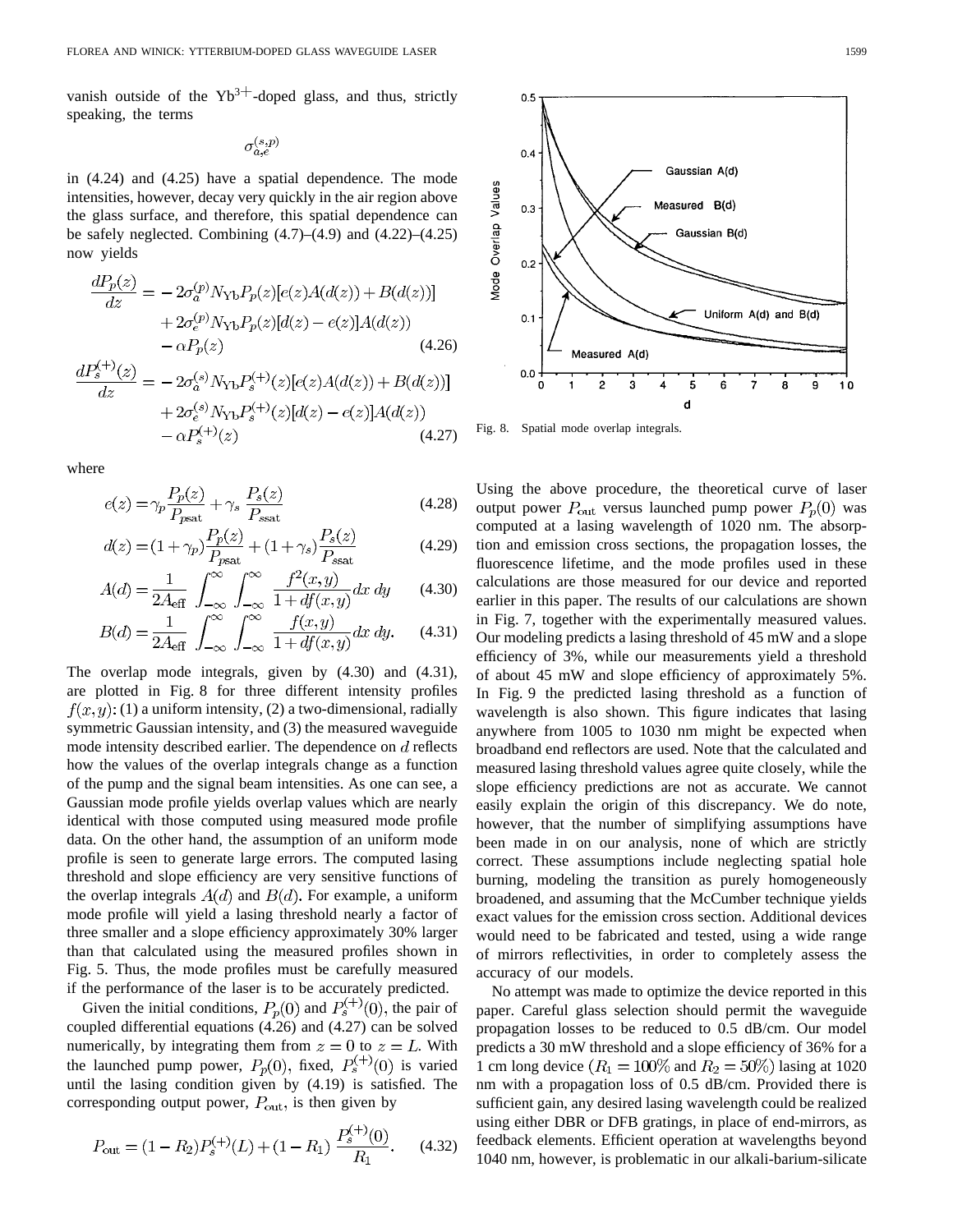

$$
f_{Uj} = \frac{\exp\left(-\frac{\Delta E_{Uj}}{k_B T}\right)}{Z_U} \tag{A.1}
$$

$$
f_{Li} = \frac{\exp\left(-\frac{\Delta E_{Li}}{k_B T}\right)}{Z_L} \tag{A.2}
$$

 $\Lambda$   $\overline{D}$ 

where

$$
Z_U = \sum_j \exp\left(-\frac{\Delta E_{Uj}}{k_B T}\right) \tag{A.3}
$$

$$
Z_L = \sum_j \exp\left(-\frac{\Delta E_{Ui}}{k_B T}\right). \tag{A.4}
$$

The aggregrate transition form the upper to lower manifold then has an effective emission cross section,  $\sigma_e$ , which can be written as the weighted average of the individual emission cross sections,  $\sigma_e^{(ji)}$ , from sublevel j to sublevel i

$$
\sigma_e(\nu) = \frac{\sum_{j} \sum_{i} \exp\left(-\frac{\Delta E_{Uj}}{k_B T}\right) \sigma^{(ji)}(i\nu)}{Z_U}.
$$
 (A.5)

Similarly

$$
\sigma_a(\nu) = \frac{\sum_{i} \sum_{j} \exp\left(-\frac{\Delta E_{Li}}{k_B T}\right) \sigma^{(ij)}(i\nu)}{Z_L}.
$$
 (A.6)

Combining (A.5) and (A.6) yields

$$
\sigma_e(\nu) = \left[ \sum_j \sum_i \frac{\exp\left(-\frac{\Delta E_{Li}}{k_B T}\right)}{Z_L} \sigma_e^{(ji)}(\nu) \right]
$$

$$
\cdot \exp\left[\frac{(h\nu - E_{ji})}{k_B T}\right] \frac{Z_L}{Z_U} \exp\left[\frac{E_{UL} - h\nu}{k_B T}\right]
$$
(A.7)

where  $E_{UL}$  is the energy separation between the lower sublevels of the upper and lower manifolds, and  $E_{ji}$  is the energy separation between sublevels  $j$  and  $i$  in the upper and lower manifolds, respectively. Now if the linewidth of the emission cross section  $\sigma_e^{(ji)}(n)$  is much less than  $k_B T$ , then the exponential term  $\exp((h\nu - E_{ji})/k_BT)$  in (A.7) can be replaced by one. Combining  $(A.5)$ – $(A.7)$  then yields

$$
\sigma_e(\nu) = \sigma_a(\nu) \frac{Z_L}{Z_U} \exp\left[\frac{E_{UL} - h\nu}{k_B T}\right]
$$
 (A.8)

which is known as the McCumber or the reciprocity relationship.

#### ACKNOWLEDGMENT

The authors gratefully acknowledge the assistance of A. Kuditcher, who helped make the slope efficiency and fluorescence decay measurements in his laboratory, and J. Bange of Corning, Inc., Corning, NY, who supplied the Yb-doped glass.

Fig. 9. Lasing threshold versus lasing wavelength.

glass due to the low emission cross section in this region. Alternate glasses, such as lithium-silicates may be preferable in this regard [32].

## V. SUMMARY

A  $Yb^{3+}$ -doped glass, channel, waveguide laser has been demonstrated for the first time (to the best of our knowledge). The 2.2-cm long device was fabricated by potassium ion exchange in an alkali-barium-silicate glass containing 12 wt%  $Yb<sub>2</sub>O<sub>3</sub>$ . The device parameters, including absorption cross section, fluorescence lifetime, propagation loss, and mode profiles, were measured. Emission cross sections were computed from the measured absorption cross sections using the McCumber analysis. The device supported a single spatial mode and lased in the band between 1020 and 1030 nm when pumped with a Ti : sapphire laser operating at 910 nm. Using 96% end reflectors, a lasing threshold of approximately 50 mW (launched pump power) was measured with a slope efficiency of approximtately 5% at 1020 nm. A numerical model, based on a Rigrod analysis, was developed to predict laser performance. The model took into account the intensity profiles of the waveguide mode and accurately predicted the laser threshold. It performed less well, however, in explaining the observed slope efficiency. Our analysis indicates that a 1-cm long  $Yb_{3+}$ -doped glass, channel , waveguide laser operating at 1020 nm with a pump threshold of 30 mW and a slope efficiency of 36% should be realizable.

# APPENDIX A MCCUMBER ANALYSIS

Let  $f_{U_i}$  denote the fraction of the total upper manifold population which is located in sublevel  $j$  (see Fig. 1), and similarly  $f_{Li}$  equals the fraction of the total lower manifold population which is located in sublevel  $i$ . Assuming that thermal equilibrium is maintained in the Stark split sublevels, the relative populations in these levels is given by Boltzmann